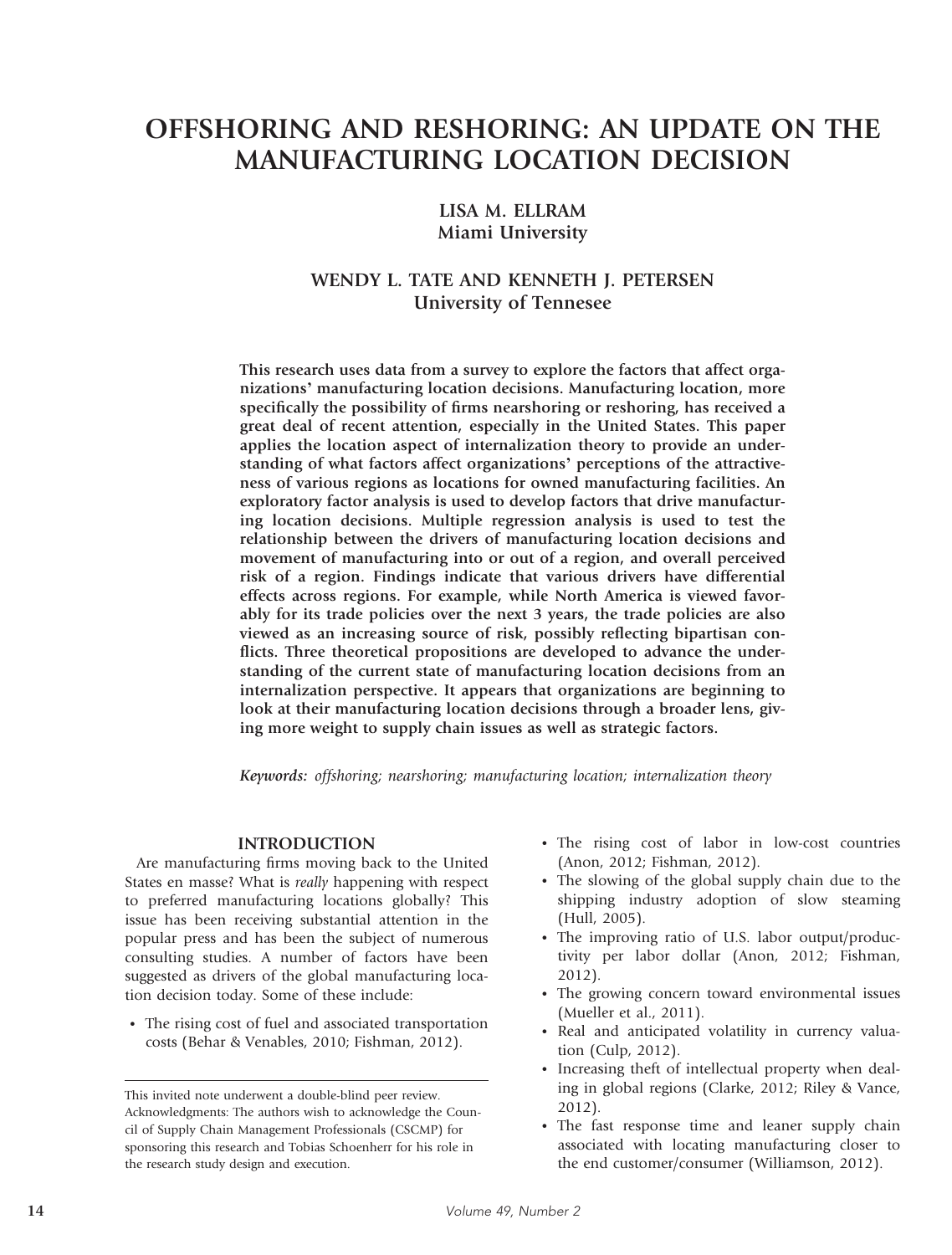• Perception of quicker recovery in the case of supply chain disruption (Fishman, 2012; Williamson, 2012).

This research uses the results from a survey administered in August of 2012 to gain a better understanding of the drivers of the manufacturing location decision. It also leverages appropriate theory to improve our understanding of these drivers by addressing the following questions:

- What factors have the most influence on manufacturing location decisions for various regions, and which regions are viewed favorably and unfavorably?
- What factors are seen as important drivers of risk perceptions in various regions across the globe?

For this study, the manufacturing location decision is focused on owned manufacturing facilities. Offshoring refers to the locating of a manufacturing facility outside of the company's headquarters region, whereas nearshoring refers to locating a manufacturing plant within one's region.

After a brief presentation of relevant theory and the research method, results are presented. As a part of this discussion, implications are drawn for the relative riskiness of each of these regions, across a number of drivers of risk. Finally, this work suggests several research propositions as well as several areas for possible future research.

#### UNDERPINNING THEORY

There are many theoretical perspectives that may inform the manufacturing location decision. Transaction cost economics (TCE), which focuses on the make-or-buy decision, attempts to balance the costs of market friction (transactions) and specific asset investments with the potential risk of buying the item rather than making it (Williamson, 2008). TCE suggests that individual firms will tend to move away from higher cost to lower cost regions, all else being equal. In addition, areas with greater cultural differences or limited intellectual property protection may create a high potential for opportunism and will also be less attractive (McIvor, 2013).

Internalization theory also considers the make-orbuy decision and is grounded in the work of Coase (1937). However, it views the manufacturing location decision from a global, macro level, as affected by a host of cost and risk-related factors, including foreign direct investment (Casson, 2013). The international business literature reminds us that "…the critical choice of a multi-activity firm is whether it should internalize its intermediate product markets within its home country or in a foreign country; and that the outcome of this choice is primarily determined by the costs and benefits of adding value to these products in the two locations" (Dunning, 1998, p. 45).

In his eclectic theory of international production, Dunning (1980, 1988, 1998) proposed three determinants of international production by multinational enterprises (MNE's): ownership advantages, location advantages, and internalization advantages. This theory is employed in the economics and international business literature to provide insight into foreign direct investment decisions (FDI) (Dunning, 1988; Rugman, 2010). As this discussion forum focuses specifically on the manufacturing location decision, the location advantages suggested in the eclectic theory of international production is the focus of this research. Gray, Skowronski, Esenduran, and Rungtusanatham (2013), in their review of the location literature from several disciplines, assert that "reshoring is fundamentally a location decision."

The eclectic theory will be leveraged to gain insight from offshoring data gathered from an empirical survey. The businesses that responded to this survey owned offshore manufacturing facilities and thus had internalized their manufacturing operations. While ownership or internalization issues were not considered in this study, the make-or-buy aspect of reshoring is discussed by McIvor (2013). In addition, ownership and internalization are very closely related and focus on a firm-level analysis. On the other hand, location advantages can be explained by country-level analysis (Rugman, 2010). Unlike Gray et al. (2013), this paper does not include the "sourcing" aspect of reshoring, only manufacturing. The focus on location advantages is further justified by the fact that Dunning (1996, 1998) notes that the location decision is often a neglected factor in MNEs.

Within the broad category of location advantage, Dunning (1980) identifies several types of advantage, including:

- Resource-based advantage: concerns the possession of resources in certain regions.
- Import-substituting manufacturing advantage: includes (a) material cost, (b) labor cost, and (c) market and government trade policies.
- Export Platform Manufacturing advantage: considers low labor cost incentives provided by host governments for local production.
- Trade and distribution advantage: involves improved market access through closer proximity to customers.

When Dunning tested this theory in 1980, he found that relative market size and average hourly wages were the most influential indicators of the manufacturing location decision. In 1998, Dunning revised his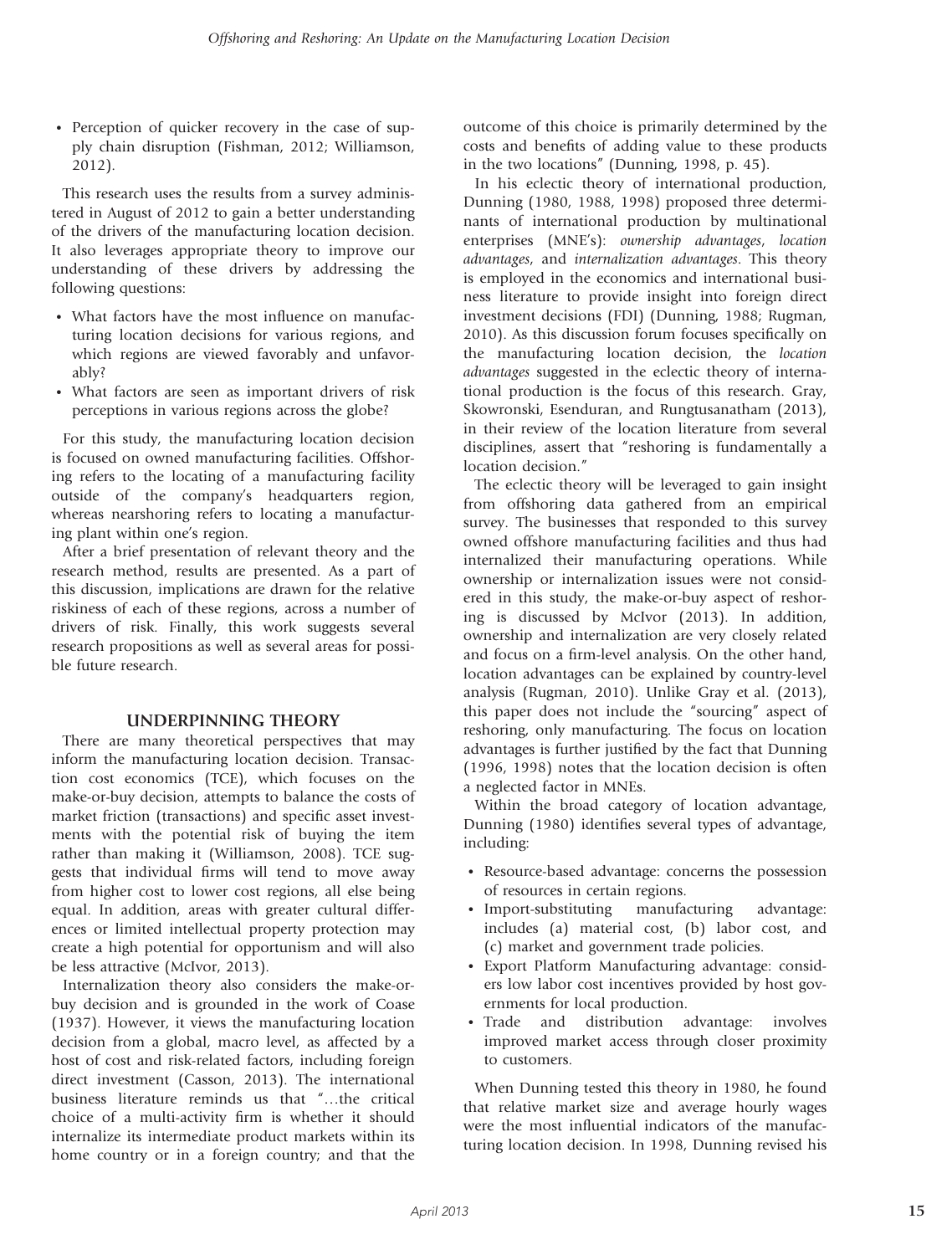eclectic theory of international production, recombining, enhancing, and replacing the four factors above with the four factors below. The new factors are as follows:

- Resource seeking advantage: still concerns availability of raw materials and infrastructure, but now local partners are also seen as important resources.
- Marketing seeking advantage: concerns the availability and cost of local talent and suppliers, access to domestic markets in a region (including users in knowledge-intensive industries) and government economic policies.
- Efficiency seeking advantage: combines both production cost-related factors, specialized industry clusters, and government removal of trade barriers.
- Strategic asset seeking advantage: considers knowledge related assets, and synergies related to maintaining a local presence. For instance, gaining localized tacit knowledge, access to understanding of market and consumer patterns, and intangible and tangible synergy in general.

Dunning's revision of his theory reflects the trends in the manufacturing location research. After a waning interest in the impact of location on the manufacturing decision in the 1970 and 1980s, interest in the location decision has reemerged with a new focus (Cantwell, 2009). Whereas earlier research focused on low labor cost (Porter, 1994) and financial diversification, the shift today is toward new value creation (Buckley & Hashai, 2009; Cantwell, 2009).

Using Dunning's terminology, more recent research on the manufacturing location decision suggests a move away from resource seeking, primarily cost advantage toward strategic asset seeking, or more complementarity of assets and activities (Cantwell, 2009). This includes greater interest in knowledge creation and value creation and capture (Gereffi & Lee, 2012). Alternatively, Mudambi (2008) notes that the location decision is both about controlling costs and leveraging capabilities. Using the global handset industry as an example, he notes that properly configuring the value chain increasingly calls for geographic dispersion of creative activities. Mann (2012), on the other hand, focuses on the increasingly important role of government in trade facilitation reform, as governments specifically try to make their regions more attractive locations for manufacturing. Thus, recent research indicates that there may be changes in the importance of various factors affecting the manufacturing location decision.

## METHODOLOGY

To develop a better understanding of the current stage of reshoring manufacturing to the United States,

data were collected in August 2012 via an electronic survey. The survey was administered by ResearchOne, a professional organization that uses prequalified respondents to achieve necessary response rates for purposes of validity. An initial invitation of 3,303 potential participants with knowledge of manufacturing location decisions was sent. Of those that were contacted, 319 usable surveys were returned, resulting in a conservative estimate of response rate of approximately 9.7 percent. The participants were all part of organizations involved in offshore manufacturing.

The respondents were asked about the factors that influenced their choice of regions for offshore manufacturing in the past 3 years and in the coming 3 years, as well as the overall level of risk associated with each of their offshore manufacturing regions. Based on the responses, it was apparent that the relative importance of the factors that affect the manufacturing location decision changed over time and differed by region. Regional risk was also thought to differ fairly dramatically across the major regions that were included in this study. A principal components exploratory factor analysis was employed to reduce the data into a number of higher-order independent variable factors (see Table 1).

While there is not a perfect alignment, Table 2 maps these higher-order factors onto Dunning's, 1998 categories of advantage in the eclectic theory of international production. Resource seeking relates to the Input/Product Factor, which focuses on resource availability and considers foreign direct investment issues, which are marginally related to currency stability. Market seeking factors consider both local resource markets as well as sales opportunities. The factors Cost, Labor, and Logistics are all most closely associated with market seeking. Efficiency seeking, which focuses on smooth running operations, includes Supply Chain Interruption Risk and Country Risk. Finally, strategic asset seeking is allied with the factors Strategic Access and Government Trade Policies.

Multiple ordinary least squares regression was used to regress each independent variable onto two dependent variables. The first dependent variable is the movement of manufacturing into (or out of) the specific region of interest. The second dependent variable is the overall risk associated with that region. Data were gathered for each independent variable's importance in the location decision in the past 3 years as well as its effect in the coming 3 years (see the right column of Table 1). The associated statistic is a standardized beta, and the significance test is the level of significance of that beta using a two-tailed t-test. The regions included are North America, East Asia, India and South Asia, Africa, Central and Eastern Europe, Western Europe, South America, Middle East and Oceania.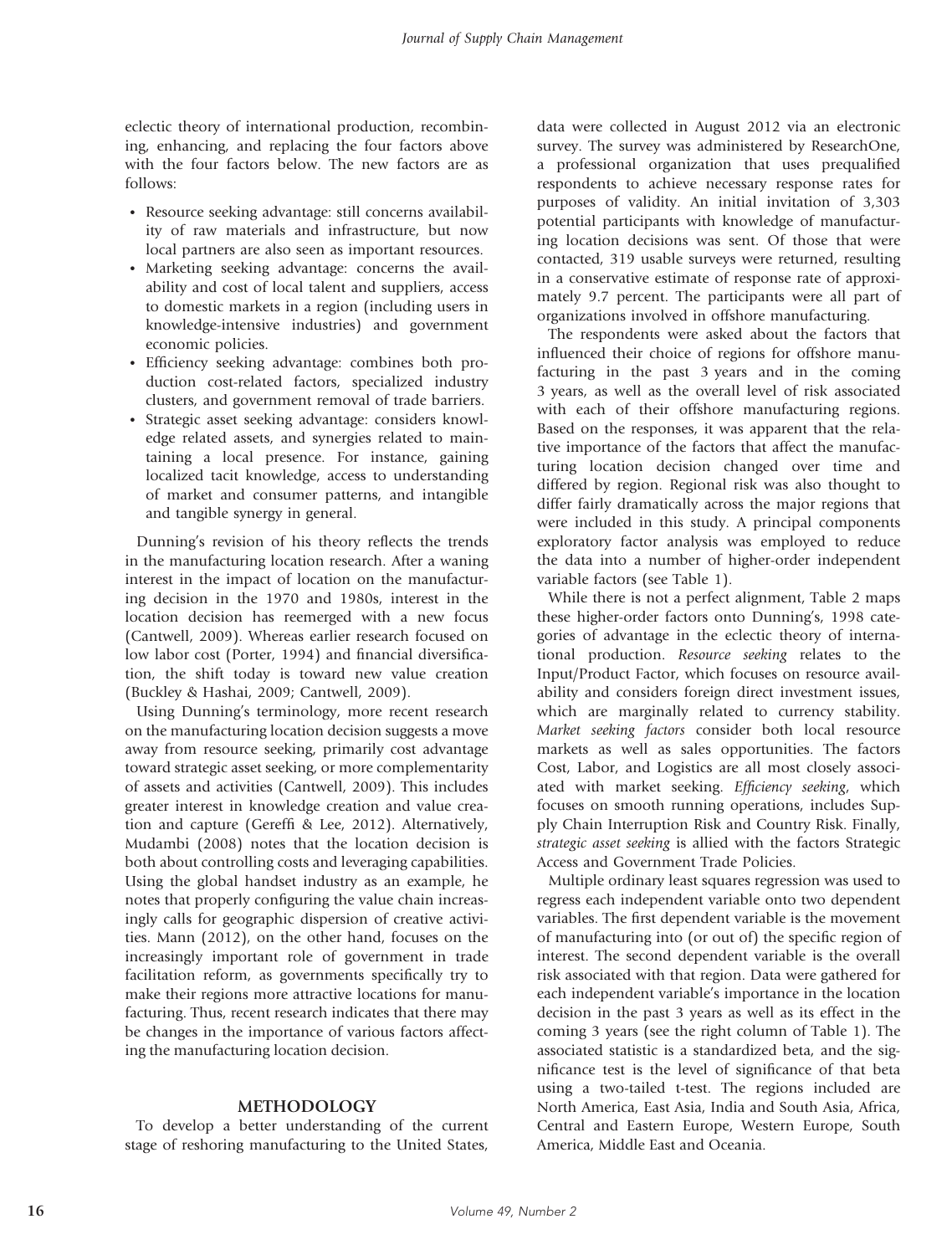| Drivers of Manufacturing Location Choice: Exploratory Factor Analysis |                                                 |                        |                     |
|-----------------------------------------------------------------------|-------------------------------------------------|------------------------|---------------------|
|                                                                       |                                                 | <b>Factor Loadings</b> |                     |
| Factor                                                                |                                                 | Past 3 Years           | <b>Next 3 Years</b> |
| Input/product                                                         | Currency                                        | .750                   | .505                |
|                                                                       | Weight                                          | .745                   | .491                |
|                                                                       | Raw materials location                          | .600                   | .566                |
| Cost                                                                  | Switching cost                                  | .627                   | .733                |
|                                                                       | Labor cost                                      | .751                   | .579                |
|                                                                       | Stability of labor cost                         | .680                   | .667                |
| Labor                                                                 | Availability of local management                | .559                   | .807                |
|                                                                       | Availability of labor                           | .321                   | .778                |
| Logistics                                                             | Availability of knowledgeable<br>intermediaries | .719                   | .774                |
|                                                                       | Availability of transportation                  | .788                   | .794                |
|                                                                       | Stability of transportation cost                | .552                   | .607                |
|                                                                       | Transportation reliability                      | .755                   | .576                |
| Supply chain interruption risk                                        | Distance to customer                            | .453                   | .514                |
|                                                                       | Terrorism                                       | .786                   | .771                |
|                                                                       | <b>Disaster</b>                                 | .759                   | .772                |
|                                                                       | Reputational risk                               | .625                   | .325                |
| Strategic access                                                      | Market potential                                | .692                   | .610                |
|                                                                       | Customer presence                               | .463                   | .616                |
|                                                                       | Access to supplier or buyer knowledge           | .610                   | .653                |
|                                                                       | Competitive pressure                            | .466                   | .533                |
| Country risk                                                          | Global/political uncertainty                    | .619                   | .654                |
|                                                                       | Environmental issues                            | .672                   | .687                |
|                                                                       | Social/ethical                                  | .575                   | .576                |
|                                                                       | Natural disaster                                | .510                   | .602                |
|                                                                       | Political instability                           | .610                   | .684                |
|                                                                       | Regulation risk                                 | .617                   | .613                |
| Government trade policies                                             | Tax advantages                                  | .756                   | .729                |
|                                                                       | Subsidies                                       | .781                   | .830                |
|                                                                       | Countertrade requirements                       | .488                   | .376                |

TABLE 1

# RESULTS BY REGION

Not surprisingly, the independent variables that influence an organization's decision to manufacture in a given region vary both by region and over time. These factors are discussed in terms of each region.

## North America

There is much discussion regarding movement of manufacturing back to North America. This made the results of the assessment of the data regarding North America of substantial interest. Over the past 3 years, cost had a negative association with the movement of manufacturing to North America ( $\beta$  = -.22,  $p$  = .01), while perceptions of supply chain interruption risk favor North America ( $\beta$  = .23,  $p$  = .03). In the next 3 years, respondents suggested that government trade policies favor manufacturing in North America ( $\beta$  = .18,  $p = .01$ ).

When considering the effect of the perceived risk associated with manufacturing in North America over the past 3 years on the movement of manufacturing to North America, Logistics ( $\beta$  = .25,  $p$  = .00) and Strategic Access ( $\beta$  = .16,  $p$  = .05) were considered to be attenuating factors. Interestingly, respondents suggested that the Input/Product  $(\beta = -.15, p = .03)$ , Supply Chain Interruption Risk ( $\beta = -.21$ ,  $p = .02$ ), and Government Trade Policies ( $\beta = -.19$ ,  $p = .00$ ) factors were associated with an improved risk profile in North America. These cut across all of the categories of factors noted by Dunning (1998) to influence the location decisions. On the other hand, perceptions of risk about what will happen in the next 3 years associated with Supply Chain Interruption Risk  $(\beta = .25, p = .00)$  and Government Trade Policies ( $\beta$  = .19,  $p$  = .00) negatively affect the attractiveness of moving manufacturing to North America. These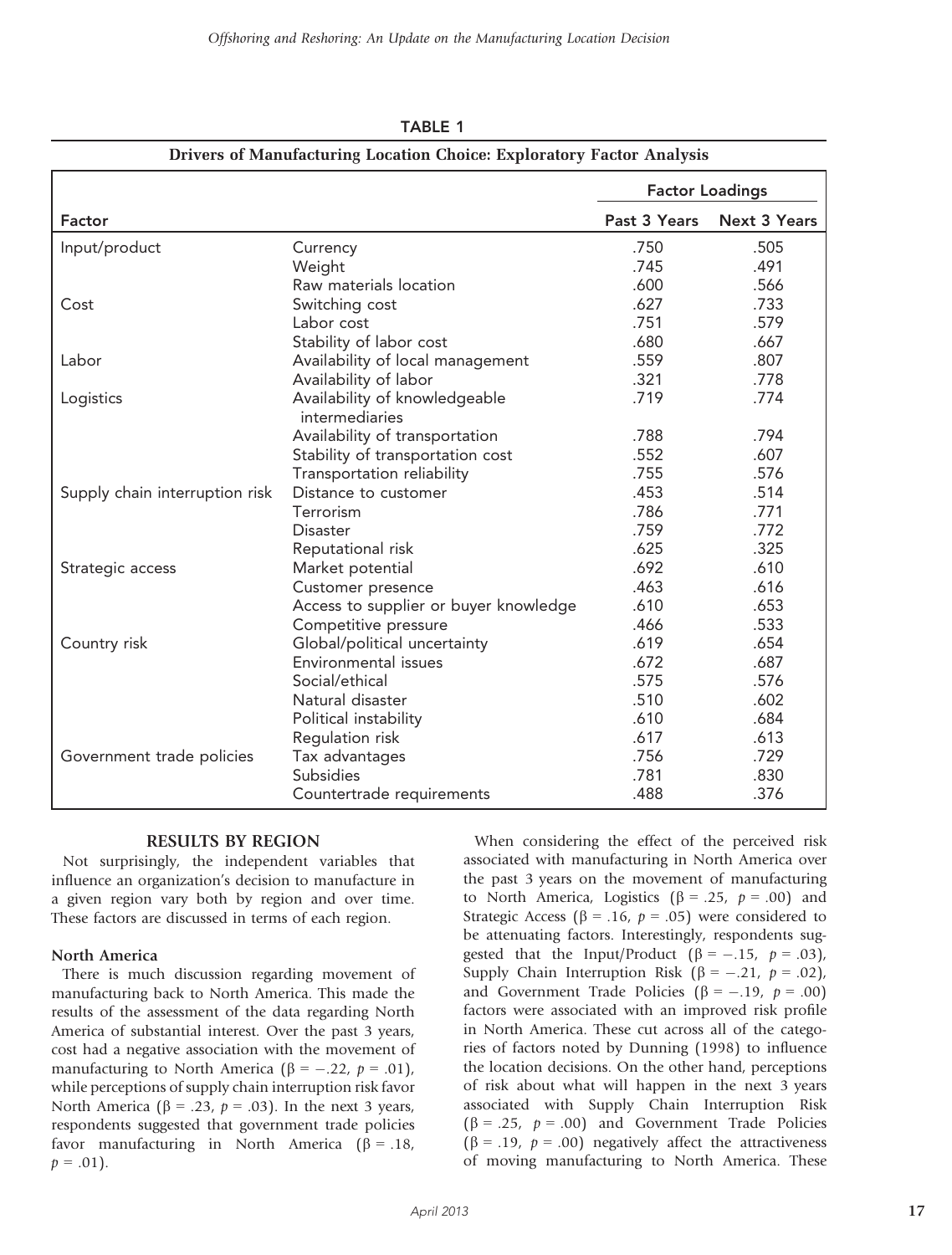# TABLE 2

## Relationship Between Eclectic Theory and Offshoring Survey Constructs

| <b>Eclectic Theory of</b><br>International<br>Production | <b>Offshoring Study</b><br>Constructs |
|----------------------------------------------------------|---------------------------------------|
| Resource seeking<br>advantage                            | Input/product                         |
| Market seeking                                           | Cost                                  |
| advantage                                                | Labor                                 |
|                                                          | Logistics                             |
| Efficiency seeking                                       | Supply chain                          |
| advantage                                                | interruption risk                     |
|                                                          | Country risk                          |
| Strategic asset seeking                                  | Strategic access                      |
| advantage                                                | Government trade                      |
|                                                          | policies                              |

factors are most closely aligned with Dunning's efficiency and strategic asset advantages. Perhaps, the unfavorable view of the risk associated with Government Trade Policies in North America will shift during President Obama's second term. The state of uncertainty regarding tax and trade policies has been making businesses wary of long-term commitments, hiring, and other investments (Davis & Stohlberg, 2012).

#### East Asia

Moving next to East Asia, perceptions related to Labor Availability ( $\beta = -.17$ ,  $p = .04$ ) in the past 3 years have reduced the attractiveness of moving to East Asia as a manufacturing location today. Past 3 year perceptions of risk of Input/Product helped East Asia ( $\beta$  = -.15,  $p$  = .03), while it was hurt by risk perceptions associated with Logistics factors ( $p = .04$ ). For the next 3 years, perceptions of supply chain interruption risk ( $\beta$  = .25,  $p$  = .00) are impeding the attractiveness of East Asian regions as a manufacturing location.

#### India and South Asia

There were no location factors significantly affecting movement to India as a manufacturing location. However, the availability of local management and labor, included in the Labor factor, is viewed as a significant risk factor in India in the next 3 years ( $\beta$  = .15,  $p$  = .05), unfavorably affecting participants' assessment of India as a manufacturing location.

Turning to South Asia, there were no independent variables that significantly affected the way it is viewed for movement of manufacturing in the past 3 years. However, in the next 3 years, views of both Cost  $(\beta = .21, p = .02)$  and Government Trade Policies  $(\beta = .20, p = .01)$  are increasing its appeal for movement of manufacturing to this region. Past 3 year perceptions of risk associated with Logistics factors ( $\beta$  = .16,  $p$  = .05) hurt South Asia as a manufacturing location choice. Views about South Asia's risk associated with Supply Chain Interruption in the next 3 years  $(\beta = .28, p = .00)$  are also reducing its attractiveness as a manufacturing location. Thus, there are definitely common concerns associated with logistics cost and availability in South Asia, as well as some concerns associated with supply interruption risk. In the eclectic theory, Cost represents a marketing seeking advantage, whereas logistics is an efficiency seeking advantage.

#### Africa

Africa was viewed as one of the highest risk countries by survey respondents. Perceptions of Input/ Product factors in the next 3 years are helping the way that Africa is viewed for movement of manufacturing ( $\beta = .28$ ,  $p = .05$ ). While past 3 year Supply Chain Interruption Risk actually helped the way that Africa is viewed as a manufacturing location choice,  $(\beta = -.23, p = .01)$ , next 3 year views of Supply Chain Interruption Risk hurt Africa's attraction as a manufacturing location choice ( $\beta$  = .28,  $p$  = .00). One explanation for the shift in this efficiency seeking factor is that in the past 3 years, the possibility of manufacturing in Africa and reaching its growing middle class made it more attractive. But as things have played out, it continues to be a very difficult operating environment with many human rights violations and considerable terrorism and piracy.

#### Central and Eastern Europe

For Central and Eastern Europe, its manufacturing attractiveness was boosted by a favorable view of Cost  $(\beta = .19, p = .04)$  and Government Trade Policies ( $\beta$  = .18,  $p$  = .03) in the next 3 years. However, perceived risk associated with the availability of local management and labor in the next 3 years is reducing its attractiveness for movement of manufacturing. There were no significant location factors associated with manufacturing in Central and Eastern Europe. From a risk standpoint, the view of Availability of Labor shifted from a positive risk factor  $(\beta = -.14, )$  $p = .07$ ) affecting the manufacturing location decision in the past 3 years to a negative risk factor ( $\beta = .21$ ,  $p = .01$ ) in the next 3 years. Thus, there is a commonality with the way that all of Europe is viewed as a manufacturing location, with concerns over labor shortages likely due to the aging population.

#### South America

The only significant location factor affecting South America's attractiveness is that Input/Product was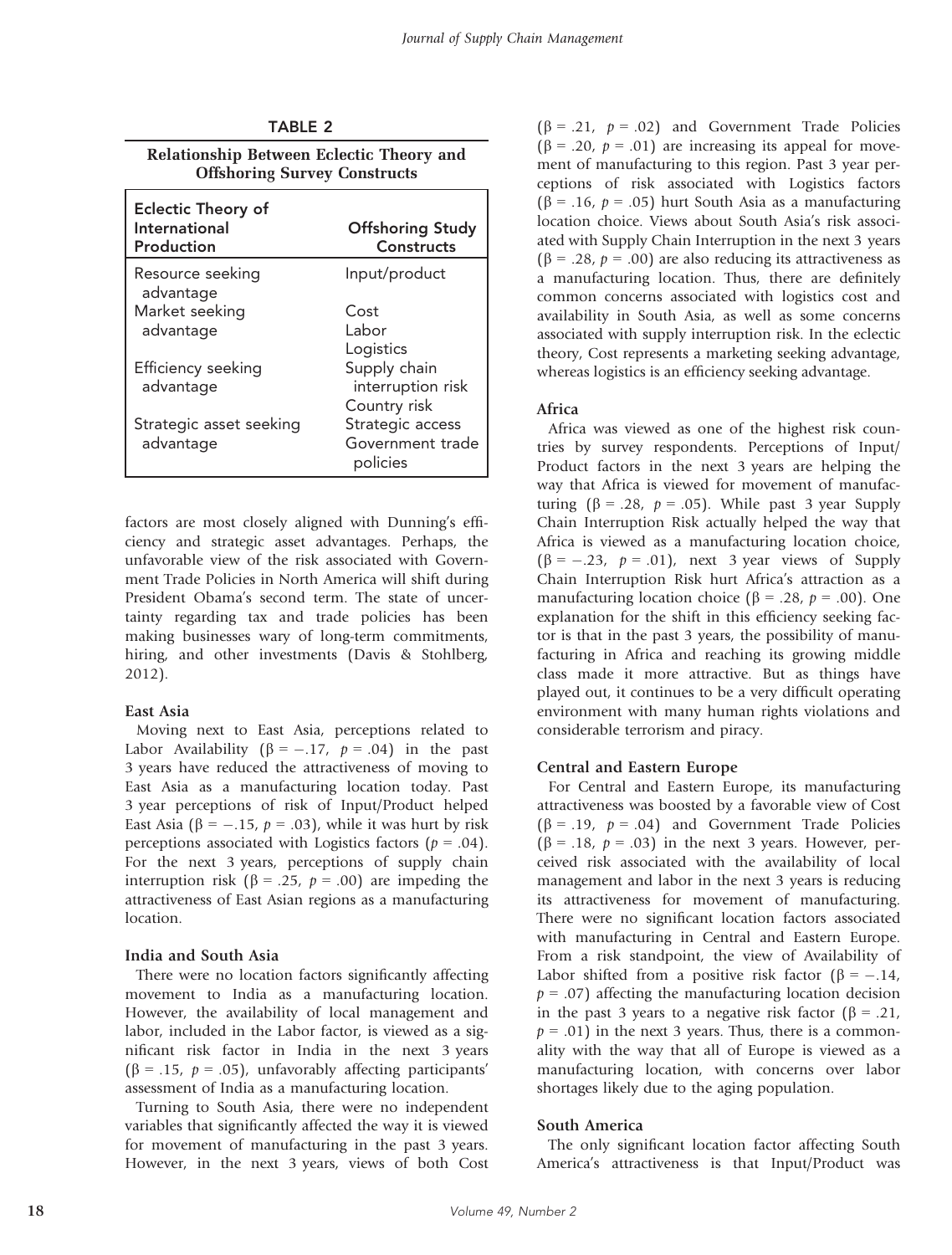viewed more favorably in the past 3 years. From a risk standpoint, negative perceptions of Supply Chain Interruption Risk in the next 3 years  $(\beta = .18, )$  $p = .04$ ) reduces the attractiveness of South America for movement of manufacturing.

#### Middle East

Like Africa, the Middle East was viewed as a very risky region by survey participants. The Middle East, on the other hand, is seen as differentially attractive because the perceptions associated with favorable Government Trade Policies in the next 3 years  $(\beta = .33, p = .00)$ , such as tax advantages, subsidies, and counter trade. From a risk perspective, its attractiveness as a manufacturing location has been hurt by perceptions of high Country Risk in the past 3 years ( $\beta$  = .18,  $p$  = .04). The Middle East is also regarded as having a high level of Supply Interruption Risk in the next 3 years ( $\beta$  = .17,  $p$  = .05). The concern over supply interruption risk associated with distance to the customer, terrorism, disaster, and reputation risk is a recurring concern for many of the regions studied here. Both of these risks are related to efficiency in eclectic theory.

#### Oceania

Somewhat to the researchers' surprise, there were many significant results associated with Oceania, which includes Australia, New Zealand, Papua New Guinea, and surrounding islands. Favorable perceptions of the location factor Supply Interruption Risk in the past 3 years ( $p = .03$ ) and Strategic Access in the next 3 years ( $p = .05$ ) make Oceania more attractive for movement of manufacturing. This is potentially because the area is viewed as having a similar culture and work ethic as the United States; however, it may be perceived as having a relatively more stable government. Oceania had an equal number of significant positive and negative risk factors. In the past 3 years, Input Product ( $p = .02$ ) and Labor Availability ( $p = .04$ ) lower its risk, while Logistics ( $p = .03$ ) and Strategic Access ( $p = .05$ ) increase the risk perceived with manufacturing there. In the next 3 years, some of these factors flip. Logistics ( $p = .04$ ) and Supply Chain Interruption Risk ( $p = .01$ ) are now viewed favorably. But Labor Availability ( $p = .00$ ) is viewed as increasing risk, making Oceania less attractive as a manufacturing location.

#### **CONCLUSIONS**

From the data above, it is clear that location differences are dynamic and important in manufacturing location decisions. Based on the data above, one contribution of this research is to develop a number of propositions that are underpinned by

the eclectic theory of international production and support an improved understanding of how this theoretical perspective, when crossed with the current global manufacturing environment, could inform the way that we view supply chain management — both from a theoretical and practical perspective. The following section develops three such propositions.

#### THEORETICAL PROPOSITIONS

One recurring theme that participants indicated was significantly more favorable in a making certain regions more attractive in the next 3 years was Government Trade Policies, including tax advantages, subsidies, and countertrade requirements. This directly relates to Dunning's Strategic Asset Seeking Advantage. This factor increased the attractiveness of North America, South Asia, Central/Eastern Europe, and the Middle East. The way that the government is perceived in regard to being a favorable region to conduct business matters. Due to the timing of this survey, the U.S. presidential election may have had an impact on the answers associated with North American location risk factors in the next 3 years. For example, while Government Trade Policies were viewed favorably, there was also significant perceived risk associated with them that hurt how attractive they were in North America.

Proposition 1: Factors affecting a region's attractiveness for movement of manufacturing change significantly over time, with Government Trade policies increasingly considered as a differentiator.

Managers should be aware of these shifts of trends in location. Developing a comprehensive risk assessment analysis and a total cost of doing business in a particular region will help organizations make the appropriate decision. The location factors in eclectic theory were modified from its original version in 1980, to its revised version in 1998 (Dunning, 1998), to reflect a greater level of complexity regarding how various location advantages and disadvantages work together. As more recent research indicates, it appears that certain factors such as government trade policies may be gaining prominence in the location decision (Mann, 2012). It might be time to rethink the way that the government's influence is considered in the eclectic theory from both a location and foreign direct investment standpoint.

There are several important themes that develop across emerging economies. First, Supply Interruption Risk is a significant concern when choosing East Asia, South Asia, Africa, South America, and the Middle East. It is also a concern when dealing with Oceania,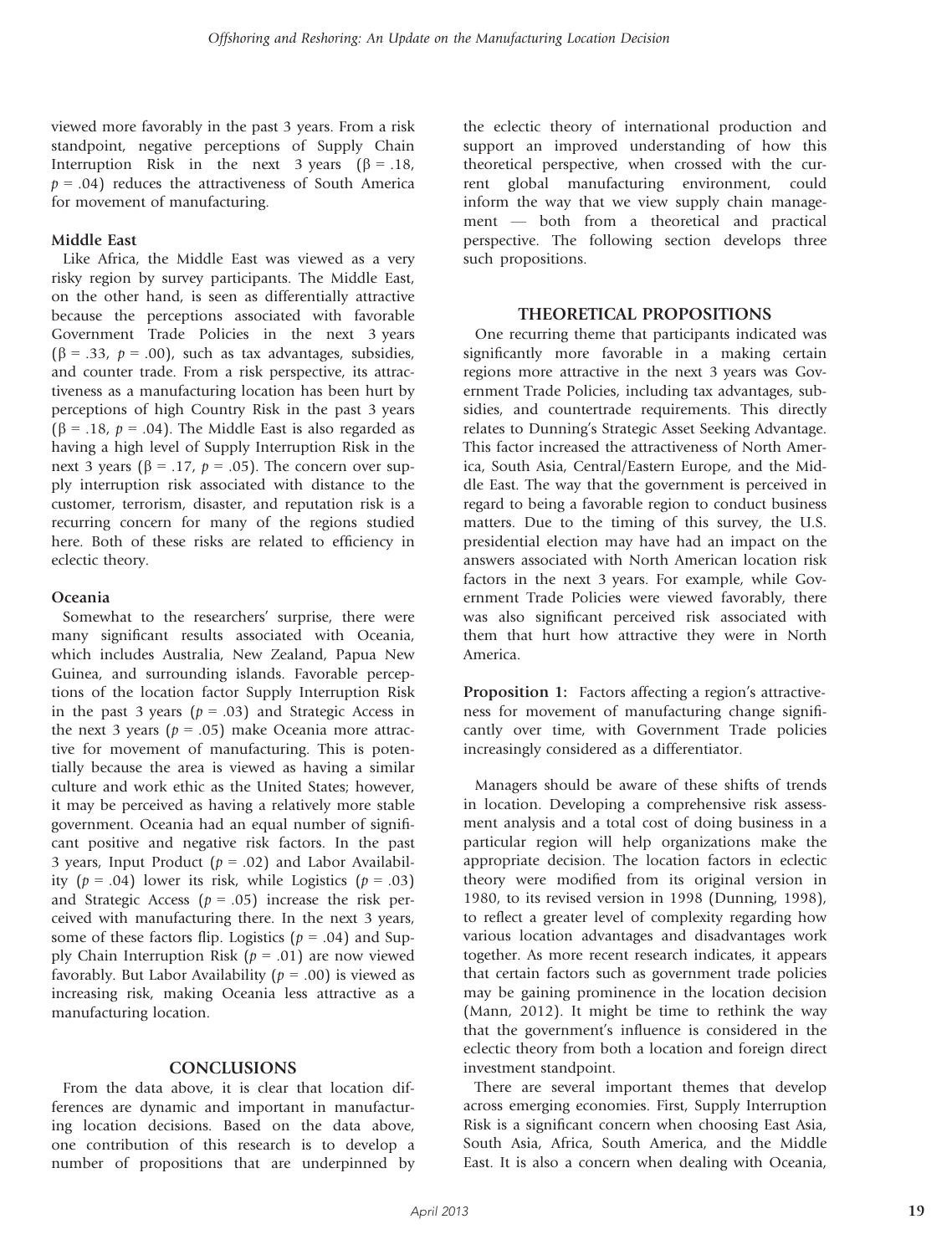although the issue there might be the vast distance more so than other supply chain factors. What this does tell us is that supply chain factors are viewed as increasingly important sources of potential risk that should be weighed in to the manufacturing location decision (Gereffi & Lee, 2012).

Proposition 2: Supply chain-related factors are becoming more important in manufacturing location decisions.

From the perspective of Dunning's efficiency seeking advantage, the increasing importance of supply chain capabilities in the location decision is not surprising to practicing supply chain managers or to supply chain academics (Gereffi & Lee, 2012). However, much of the research (Dunning, 1980; Porter, 1994) indicates that the cost-related factors play the most significant role in location decisions. Companies initially moved to certain regions because the draw of low-cost labor overwhelmed most other considerations. However, understanding the cost differential and aligning cost savings with the potential of disruption may paint a different picture. Factor market rivalry tells us that many supply chain factors that seem ubiquitous are often given only cursory attention when offshoring, which can create significant competitive risk of the organization in times of shortage (Ellram, Tate, & Feitzinger, 2013). One of the reasons that supply interruption risk is increasingly important is because interruptions can increase costs (through the recovery process) and decrease revenue (due to lost sales), thereby reducing the firm's profit (Bode, Wagner, Petersen, & Ellram, 2011; Ellis, Henry, & Shockley, 2011). The negative risk of supply chain interruption associated with the movement of manufacturing to numerous regions indicates that this is becoming a differentiating factor. While it may be a bit preliminary to suggest this, the research provides some support for the next proposition.

Proposition 3: Companies are increasingly moving beyond cost savings to consider impact on total cost, profitability, and customer value creation when determining preferred regions for manufacturing locations.

Increasingly, cost savings is not considered in isolation in determining where manufacturing should be located. In fact, as the economies of once "low cost regions" grow, the focus of manufacturing location on the delivery of value to customers located in these regions is likely a large driver of the manufacturing location decision. The results of this study support case research that indicates that more strategic factors such as value capture are becoming a more important issue (Mudambi, 2008).

## LIMITATIONS AND FUTURE RESEARCH DIRECTIONS

There are some limitations to this research that should be addressed in future work. The first is the fact that the survey respondents took a U.S. perspective. Because it was an election year, some of the results of the survey may well have been biased by political platforms and continuous publicity on the "Bring Jobs Back to America" campaign. This limitation may be overcome by replicating the survey in a nonelection year and/or expanding the pool of respondents outside of the United States.

This research also used survey data. Large, global, multinational firms may have different responses for different manufacturing locations, which was not accounted for in the data. There is the potential to perform in-depth case-study research on a few multinational organizations to better understand how the decision making works in a decentralized environment.

Also, this research focused only on manufacturing decision locations. It would be interesting to try to understand the supplier location decision as well. Are the drivers or factors that cause companies to look in a specific location for suppliers the same as those that are involved in the manufacturing location decision? Also, are there different drivers when seeking a service supplier versus a goods supplier?

Finally, there is a need to look through different theoretical lenses and how they apply to this phenomenon. The eclectic theory provides a strong foundation, but there may be other reasons why managers are making the location choices that they are making. In addition, the FDI aspect of location theory is worth exploring as differential tax issues can play an important role in the manufacturing location decision.

#### **REFERENCES**

- Anon (March 2012). The end of cheap China? Economist, retrieved from http://www.economist.com/ node/2154995624. Accessed October 25, 2012.
- Behar, A., & Venables, A. J. (2010). Transport costs and international trade. University of Oxford: Discussion Paper Series, retrieved from http:// economics.ouls.ox.ac.uk/14816/1/paper488.pdf. Accessed December 4, 2012.
- Bode, C., Wagner, S. M., Petersen, K. J., & Ellram, L. M. (2011). Understanding responses to supply chain disruptions: Insights from information processing and resource dependence perspectives. Academy of Management Journal, 54, 833–856.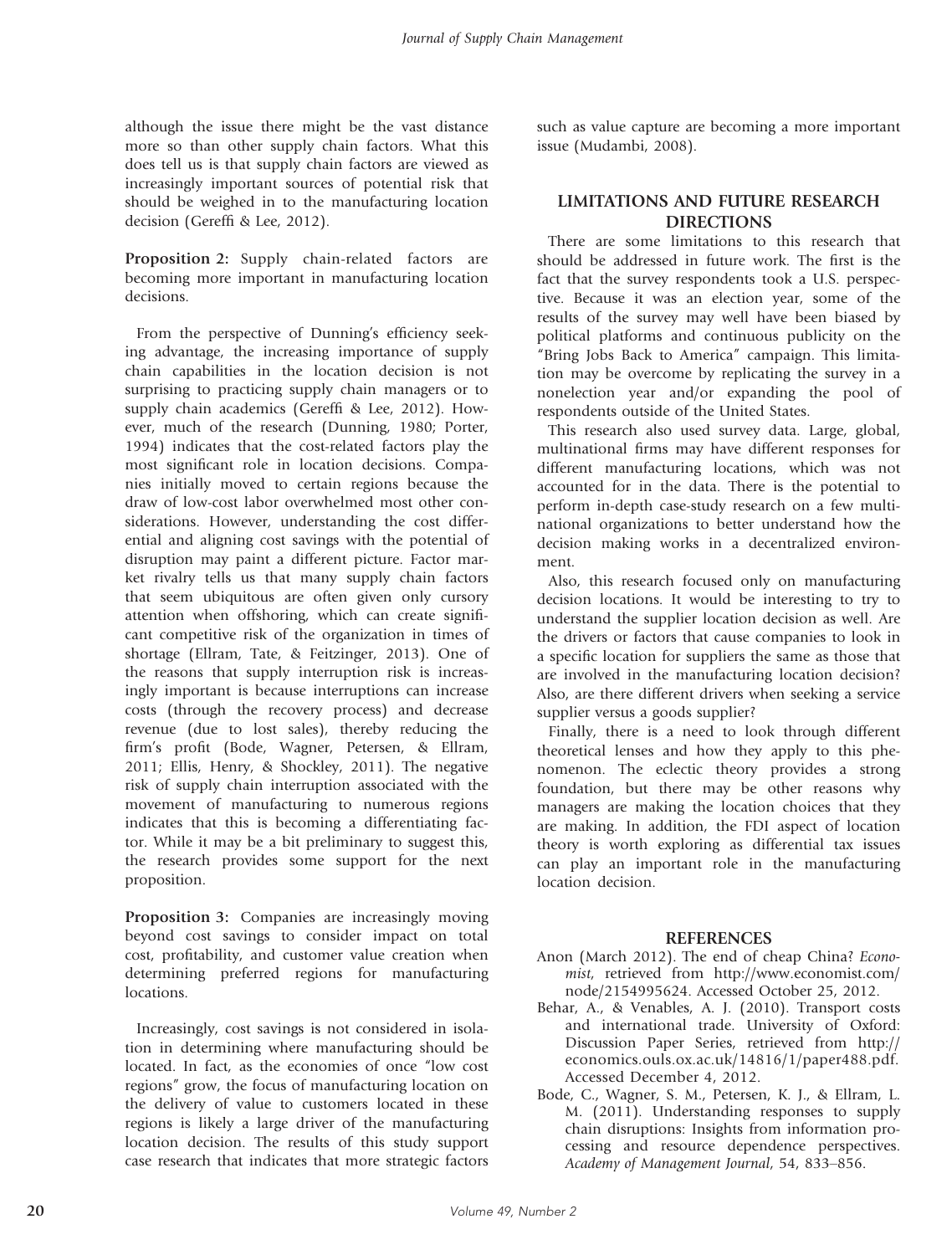- Buckley, P. J., & Hashai, N. (2009). Formalizing internationalization in the eclectic paradigm. Journal of International Business Studies, 40, 58–70.
- Cantwell, J. (2009). Location and the multinational enterprise. Journal of International Business Studies, 40, 35–41.
- Casson, M. (2013) Internalization theory and reshoring: An economic perspective. Journal of Supply Chain Management, 49 (2), 8–13.
- Clarke, R. A. (April 2, 2012). How China steals our secrets. New York Times, retrieved from http:// www.nytimes.com/2012/04/03/opinion/how-chinasteals-our-secrets.html?\_r=0. Accessed November 12, 2012.
- Coase, R. H. (1937). The nature of the firm. Economica, 4, 386–405.
- Culp, S. (October 8, 2012). Supply chain risk a hidden liability for many companies, Forbes, retrieved from http://www.forbes.com/sites/steveculp/2012/10/08/supply-chain-risk-a-hidden-liability-for-many-companies/. Accessed December 5, 2012.
- Davis, J. H., & Stohlberg, S. G. (2012). Friday news roundup — domestic. The Diane Rehm Show, November 16.
- Dunning, J. H. (1980) Toward an eclectic theory of international production: Some empirical tests. Journal of International Business Studies, 11, 9– 31.
- Dunning, J. H. (1988). The eclectic paradigm of international production, a restatement and some possible extensions. Journal of International Business Studies, 19, 1–31.
- Dunning, J. H. (1996). The geographical sources of competitiveness of firms: Some results of a new survey. Transnational Corporations, 5, 1–30.
- Dunning, J. H. (1998). Location and the multinational enterprise: A neglected factor? Journal of International Business Studies, 29, 45–66.
- Ellis, S. C., Henry, R. M., & Shockley, J. (2011). Making sense of supply disruption research: A conceptual framework grounded in enactment theory. Journal of Supply Chain Management, 47 (2), 65– 96.
- Ellram, L. M., Tate, W. L., & Feitzinger, E. G. (2013). Factor-market rivalry and competition for supply chain resources. Journal of Supply Chain Management 49 (1), 29–46.
- Fishman, C. (December 2012). The insourcing boom, The Atlantic, retrieved from http://www.theatlan tic.com/magazine/archive/2012/12/the-insourcingboom/309166/#.UMJkUoG5d1w.mailto. Accessed December 10, 2012.
- Gereffi, G., & Lee, J. (2012). Why the world suddenly cares about global supply chains. Journal of Supply Chain Management, 48 (3), 24–32.
- Gray, J. V., Skowronski, K., Esenduran, G., & Rungtusanatham, M. J. (2013). The reshoring phenomenon: What supply chain academics ought to know and should do. Journal of Supply Chain Management, 49 (2), 27–33.
- Hull, B. Z. (2005). Are supply (driven) chains forgotten? International Journal of Logistics Management, 16, 218–236.
- Mann, C. (2012). Supply chain logistics, trade facilitation and international trade: A macroeconomic policy view. Journal of Supply Chain Management, 48 (3), 7–14.
- McIvor, R. (2013). Understanding the manufacturing location decision: The case for the transaction cost and capability perspectives. Journal of Supply Chain Management, 49 (2), 23–26.
- Mudambi, R. (2008). Location, control and innovation in knowledge-intensive industries. Journal of Economic Geography, 8, 699–725.
- Mueller, J., Dagmar, A., Hautz, J., Hutter, K., Matzler, K., & Raich, M. (2011). Differences in corporate environmentalism — A comparative analysis of leading U.S. and German companies. European Journal of International Management, 5, 122–148.
- Porter, M. E. (1994). The role of location in competition. Journal of Economics of Business, 1, 35–39.
- Riley, M., & Vance, A. (March 16, 2012). Inside the Chinese boom in corporate espionage, Bloomberg BusinessWeek, retrieved from http://www.businessweek.com/articles/2012-03-14/inside-the-chineseboom-in-corporate-espionage. Accessed November 1, 2012.
- Rugman, A. M. (2010). Reconciling internalization theory and the eclectic paradigm. Multinational Business Review, 18, 1–12.
- Williamson, O. E. (2008). Outsourcing: Transaction cost economics and supply chain management. Journal of Supply Chain Management, 44 (2), 5–16.
- Williamson, J. (2012). Growing supply chain disruption encourages re-shoring. Manufacturing Digital, August 13, retrieved from http://www.manufacturingdigital.com/people\_skills/growing-supplychain-disruption-encourages-re-shoring. Accessed December 5, 2012.

Lisa M. Ellram (Ph.D., The Ohio State University) is the Rees Distinguished Professor of Supply Chain Management in the Farmer School of Business at Miami University in Oxford, Ohio. Her primary areas of research interest include sustainable supply chain management, services supply management, and supply chain cost management. Dr. Ellram has published more than 90 articles in peer-reviewed outlets, including the California Management Review, the Journal of Business Logistics, the International Journal of Production and Operations Management, the Decision Sciences Journal, the Journal of Operations Management, and the Journal of Cost Management. She is a Co-Editor-in-Chief for the Journal of Supply Chain Management and a Visiting Professor at the Cranfield Graduate School